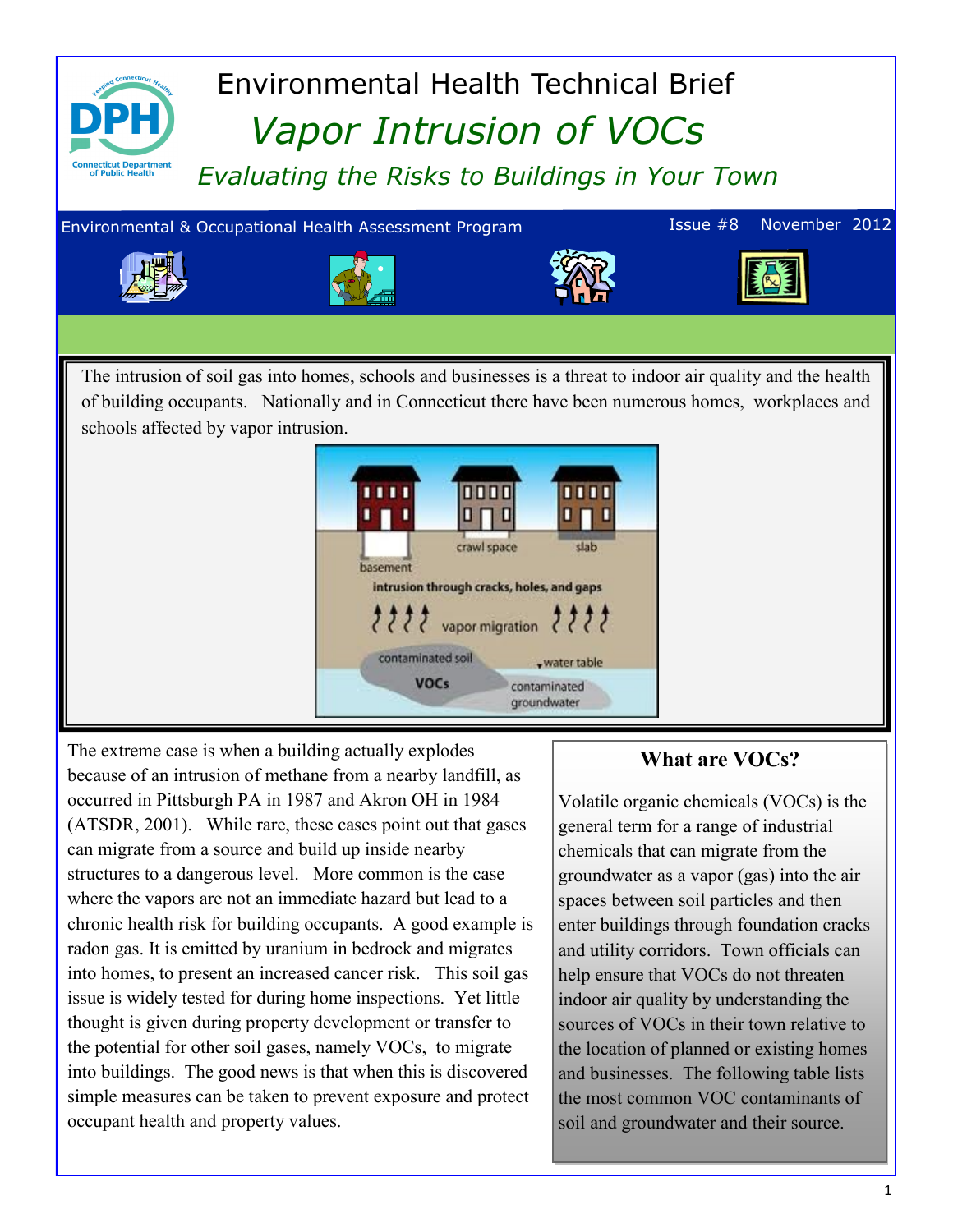# **Which VOCs are of Greatest Concern for Vapor Intrusion?**

| <b>VOC</b>           | <b>Health Effect</b>                          | <b>Major Source</b>            | <b>Type of Release</b> |
|----------------------|-----------------------------------------------|--------------------------------|------------------------|
| Benzene              | Leukemia                                      | Gasoline                       | Gas station tank leak  |
| Toluene              | Affects nervous system                        | Gasoline                       | Gas station tank leak  |
| Ethylbenzene         | Reproductive risk                             | Gasoline                       | Gas station tank leak  |
| Xylene               | Affects nervous system                        | Gasoline                       | Gas station tank leak  |
| <b>MTBE</b>          | Kidney damage, possible<br>carcinogen         | Gasoline                       | Gas station tank leak  |
| Naphthalene          | Respiratory effects, pos-<br>sible carcinogen | Home heating oil               | Oil tank spill         |
| Trichloroethylene    | Carcinogen, birth defects                     | Solvent used by industry to    | Historic industrial    |
| (TCE)                |                                               | clean parts, degreasing agent  | releases               |
| Perchloroethylene    | Carcinogen, kidney tox-                       | Dry cleaning solvent           | Spill or discharge     |
| (PERC)               | icity                                         |                                | from dry cleaner       |
| Dichloroethylene     | Liver toxicity, nervous                       | Industrial solvent and cleaner | Historic industrial    |
|                      | system                                        |                                | releases               |
| Vinyl chloride       | Carcinogen                                    | Formed from breakdown of       | Historic industrial    |
|                      |                                               | PERC and TCE                   | releases               |
| Methane, sulfides,   | Odors, explosive risks,                       | Municipal landfills            | Leaching from land-    |
| industrial solvents, | various health endpoints                      |                                | fill to groundwater    |
| fuel-related VOCs    |                                               |                                |                        |

VOCs can persist for decades after a release as there is little oxygen or bacteria in groundwater to break them down. The contamination site does not have to be directly adjacent to a building because groundwater can deliver contaminants to distant locations. Groundwater generally flows from high to low topography but this is often hard to predict based on the ground surface. Groundwater test wells are usually needed to define the groundwater flow path. VOCs released from an old factory, gas station or landfill spread out in the direction of groundwater flow encompassing an area of contamination called the plume. It may take years for the plume to reach down gradient buildings depending upon their distance from the source.

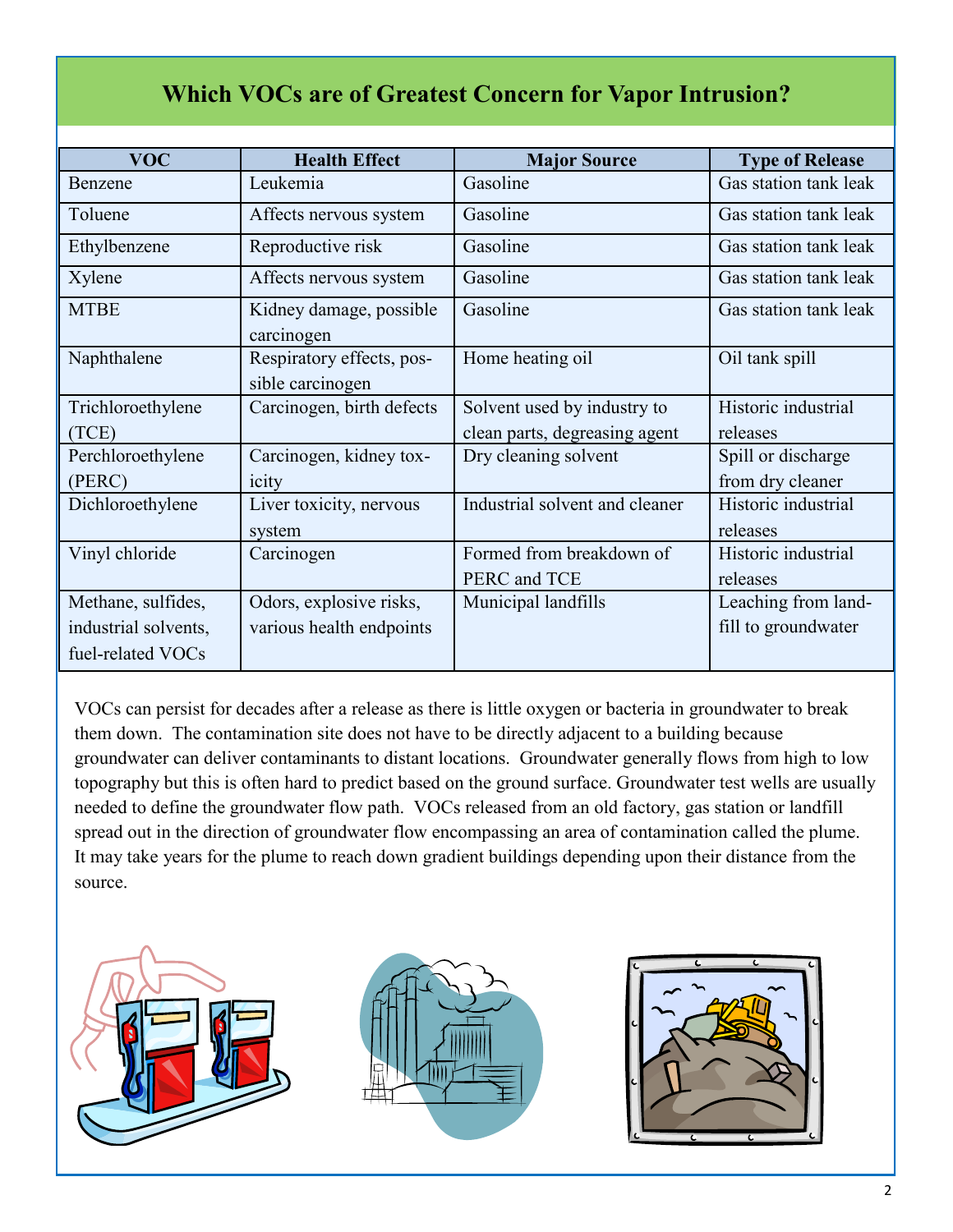# **How Close is Too Close to a VOC Source?**

Your town will likely have a number of potential VOC sources. As shown in the chart , gas stations, auto garages, factories, landfills, former industrial or waste sites and dry cleaners represent potential sources of VOCs to groundwater and ultimately indoor air. The safe distance for a building to not be affected is dependent upon initial VOC concentrations at the source and how much the plume becomes diluted as it migrates towards buildings. Generally, sources more than ¼ mile from a building are a low risk to that building. The soil type makes a difference with sandy soils more vulnerable due to large pore spaces between the soil particles, while clay soils are the most resistant. These and other building vulnerability factors are summarized below:

| <b>Factor</b>              | <b>High Vulnerability</b> | <b>Low Vulnerability</b>     |
|----------------------------|---------------------------|------------------------------|
| Distance from source       | Closer is more vulnerable | $>1/4$ mile                  |
| Direction of GW flow       | Towards building          | Away from building           |
| Soil type                  | Sandy                     | Clay                         |
| Depth to groundwater below | Shallow                   | Deep ( $> 15$ feet)          |
| foundation                 |                           |                              |
| Type of foundation         | <b>Basement</b>           | Slab or crawl space          |
| Occupied level             | <b>Basement</b>           | Upper floors (but depends on |
|                            |                           | how heating/cooling systems  |
|                            |                           | circulate air)               |
|                            |                           |                              |

This above chart provides very general guidance. The principles need to be applied on a site-specific basis to determine whether a particular location is at risk for vapor intrusion. For example, a new housing development across the street from an existing gas station may not appear to be at risk based upon groundwater flow (flows away from the development). However, since it is so close to the source, the vapors from the gas station may be able to reach the new buildings by transport through soil pores without the need for transport via groundwater. The Connecticut Department of Energy and Environmental Protection (CTDEEP) and the Connecticut Department of Public Health (CTDPH) can assist you in evaluating the vulnerability of new or existing buildings to VOC intrusion.



Soil type matters: Larger particles (e.g., sand) means more pore space and easier migration of soil vapors.

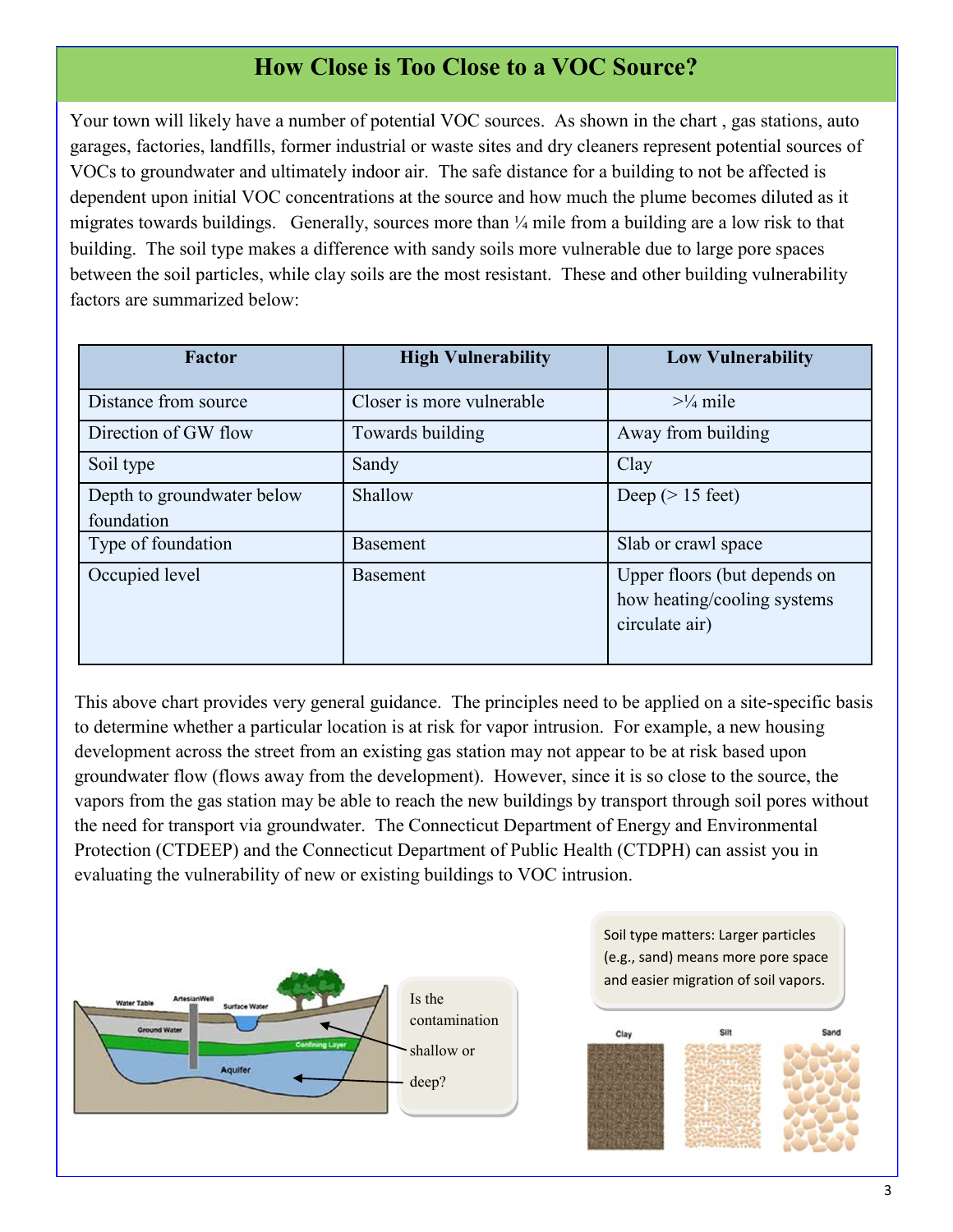# **Why Do VOCs Head Towards a Building?**



Rising air causes negative pressure in basement, pulling air in from soil gas. Underground vapors such as VOCs and radon gas do not travel randomly but follow pressure gradients that can bring them up into a basement (Little et al. 1992). VOCs target basements in cold weather because of two forces: 1) the furnace requires make up oxygen and so draws air from the basement; this creates a void or area of lower pressure; the soil gas will be at higher pressure and thus drawn in via cracks or breaches in the foundation; 2) stack effect: warm air in a building rises towards the upper floors and eventually exits via the roof; this draws air up from the basement and in turn, the basement finds its replacement air from the soil gas. These processes can bring substantial amounts of soil gas into buildings, with this being at a maximum under winter conditions. Even in warm weather, the operation of hot water heaters and other equipment can cause some basement depressurization and vapor intrusion.

# **Where has Vapor Intrusion Been a Problem?**

A recent example that received national attention was in Newark, Ohio where TCE released to the soil decades ago by a state maintenance garage formed a groundwater plume that has now reached eight homes (Columbus Dispatch, 10/16/2012). These homes are being taken over by the state for demolition because of health risks from TCE volatilization and entry into these homes. Fortunately, in most cases homes can be retro-fitted with radon-style sub-surface depressurization systems to prevent the vapors from entering the home without the need for demolition (see next page).

A health study of a TCE/PERC plume in Endicott, NY found associations between vapor intrusion and increased risk for birth defects and other adverse reproductive outcomes (Forand et al. 2012). The affected area extended approximately one half mile from the industrial pollution source, involving a neighborhood

of over 3,000 residents. The health study focused on the period prior to 2002 as many of the homes were retro-fitted with depressurization systems in 2002. This study highlights the importance of vapor intrusion as an exposure pathway that can produce adverse health outcomes.

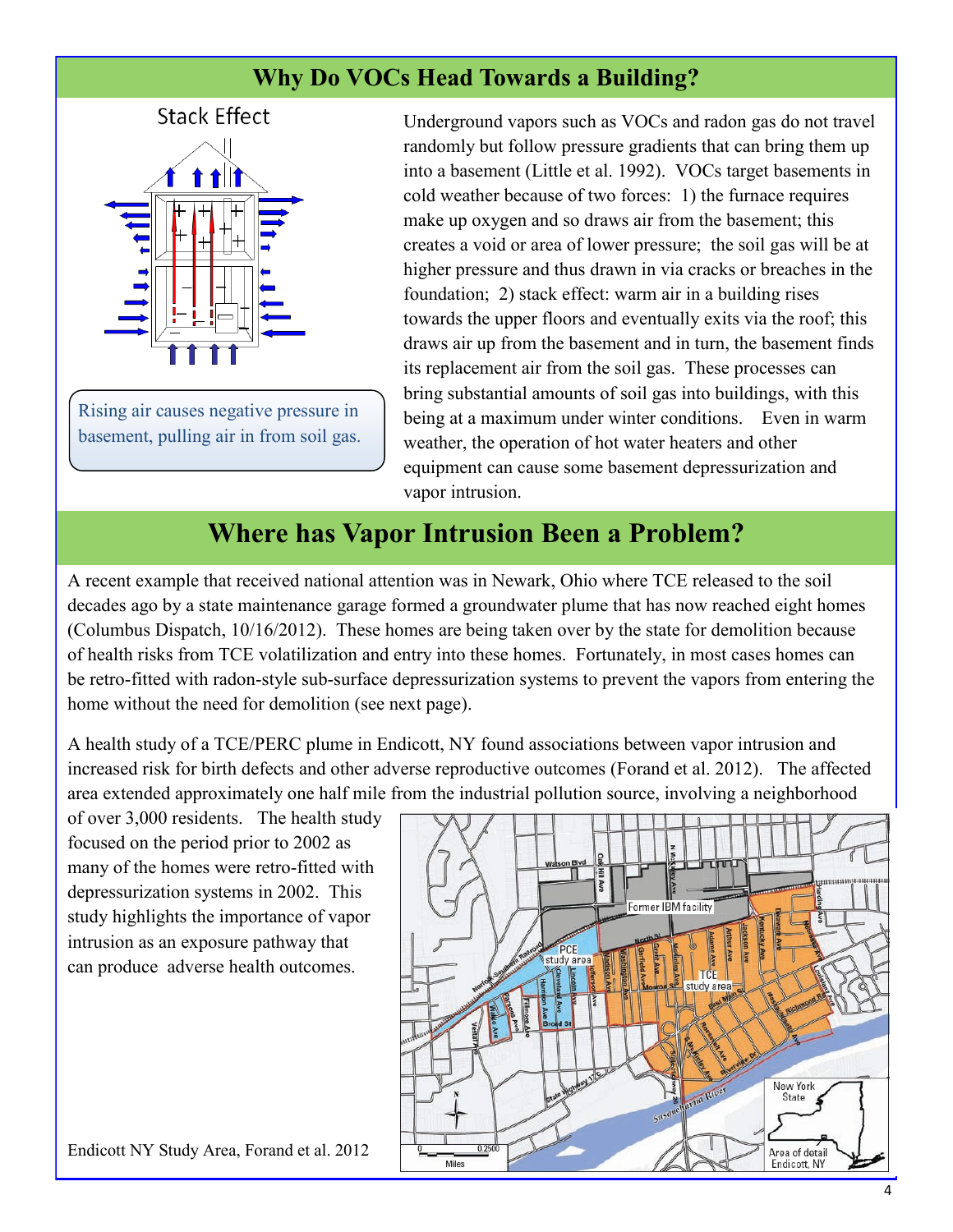In Connecticut, vapor intrusion has affected indoor air quality in a number of towns including Brookfield, Durham, Milford, Stratford, Southington and Stonington. The largest case was in 2004 and involved the former Raymark site in Stratford; 106 homes required depressurization systems to prevent intrusion of TCE and related VOCs. These homes are in the Ferry Boulevard neighborhood, which is approximately 0.3 miles from the industrial release.



### **Solutions**

The best solution to prevent vapor intrusion is to stop the VOC source from reaching occupied buildings. This could involve interception and treatment of a groundwater plume or collecting gases at a landfill for flaring and energy generation so that they do not move offsite. CTDEEP and the U.S. Environmental Protection Agency (USEPA) endeavor to identify and cleanup VOCs before they impact drinking water or indoor air. Further, the CTDEEP regulatory program requires responsible parties to remediate groundwater pollution they are responsible for (see next section). However, groundwater remediation is not always possible and buildings may need to be protected from VOC intrusion by the installation of a sub-surface depressurization system.

Sub-surface depressurization systems are commonly used to mitigate radon in buildings and can be used for other types of soil gas as well (USEPA 2001). They work by intercepting soil gas prior to its entry across the building foundation and directing it above ground to the outdoor air. Perforated pipes are placed under the basement to collect soil gas. An exhaust fan pulls air through these pipes and vents it above ground to the atmosphere. Cracks and penetrations in the building foundation must be sealed for the system to be effective. These systems are relatively inexpensive to install and maintain although in large industrial buildings they are not always practical. Refer to the diagram and picture below. More information on vapor protection of buildings can be found at [USEPA](http://www.epa.gov/radon/pdfs/buildradonout.pdf) (2001).





Depressurization System Vent Pipe Outside Home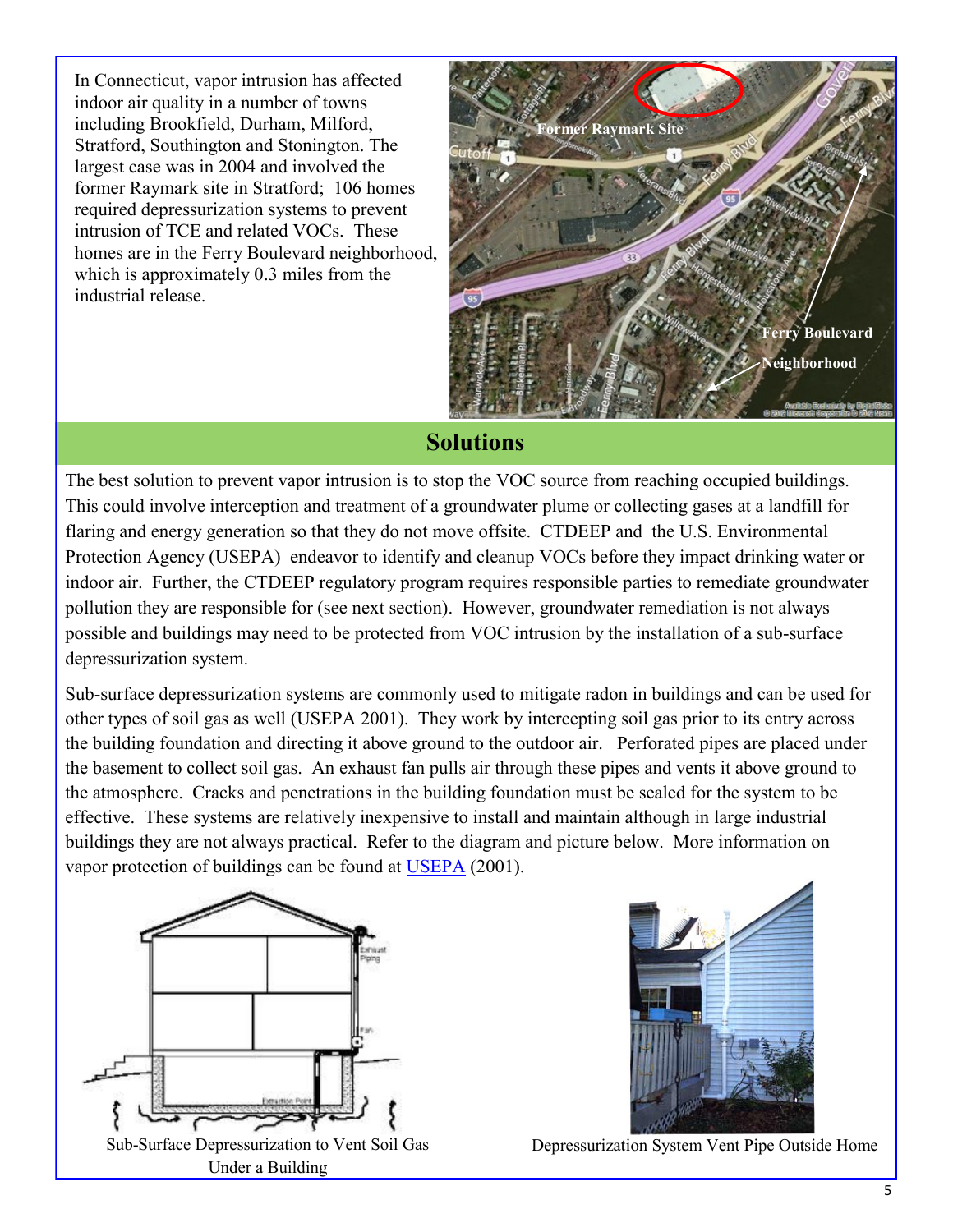#### **Regulatory Approaches**

#### **Regulatory Approaches**

USEPA and the CTDEEP recognize vapor intrusion as a key pathway for human exposure to VOCs. CTDEEP's Remediation Standard Regulations (RSRs) have [Volatilization Criteria](http://www.ct.gov/dep/cwp/view.asp?A=2715&Q=458652) based upon a model of the flux of VOCs from groundwater into soil gas and then into buildings, and sets the criteria to make sure that indoor VOC concentrations will remain below health-based targets set by CT DPH. The volatilization model and overall approach used by CTDEEP are consistent with [national vapor intrusion guidance](http://www.epa.gov/oswer/vaporintrusion/) established by USEPA.

## **Evaluating Vapor Intrusion in Your Town**

Being on the lookout for subsurface VOC contamination is prudent because of possible impacts to both drinking water and indoor air. The following resources can help determine the vulnerability of a particular location to vapor intrusion:

- 1. Areas of known contamination: sources of information can include CTDEEP soil or groundwater investigations and data on public or private well detections.
- 2. Areas of potential contamination: the sources listed in the table on page 2 (e.g., gas stations, automotive repair shops, industrial operations, dry cleaners, waste sites, landfills) can be noted along with the [DEEP contaminated sites list.](http://www.ct.gov/dep/cwp/view.asp?A=2715&Q=325018) This list indicates addresses in your town which have been investigated historically due to a chemical release. CTDEEP can inform you if VOCs were released to soil or groundwater at specific addresses in the database.



Town Planning & Zoning meetings are a good forum for vapor intrusion concerns at new developments.

When new homes, schools, day cares, or businesses are being planned, their vulnerability to VOC sources can be understood from evaluating their proximity to areas of known or potential contamination. If there is a concern, soil gas monitoring could be conducted prior to construction, or the homes could be outfitted with a sub-surface depressurization system to ensure their safety. These systems are much less expensive to install as the structure is being built compared to a retro-fit. If there are health complaints or odors in existing buildings, an assessment of VOC vulnerability can help determine whether vapor intrusion is a likely cause.